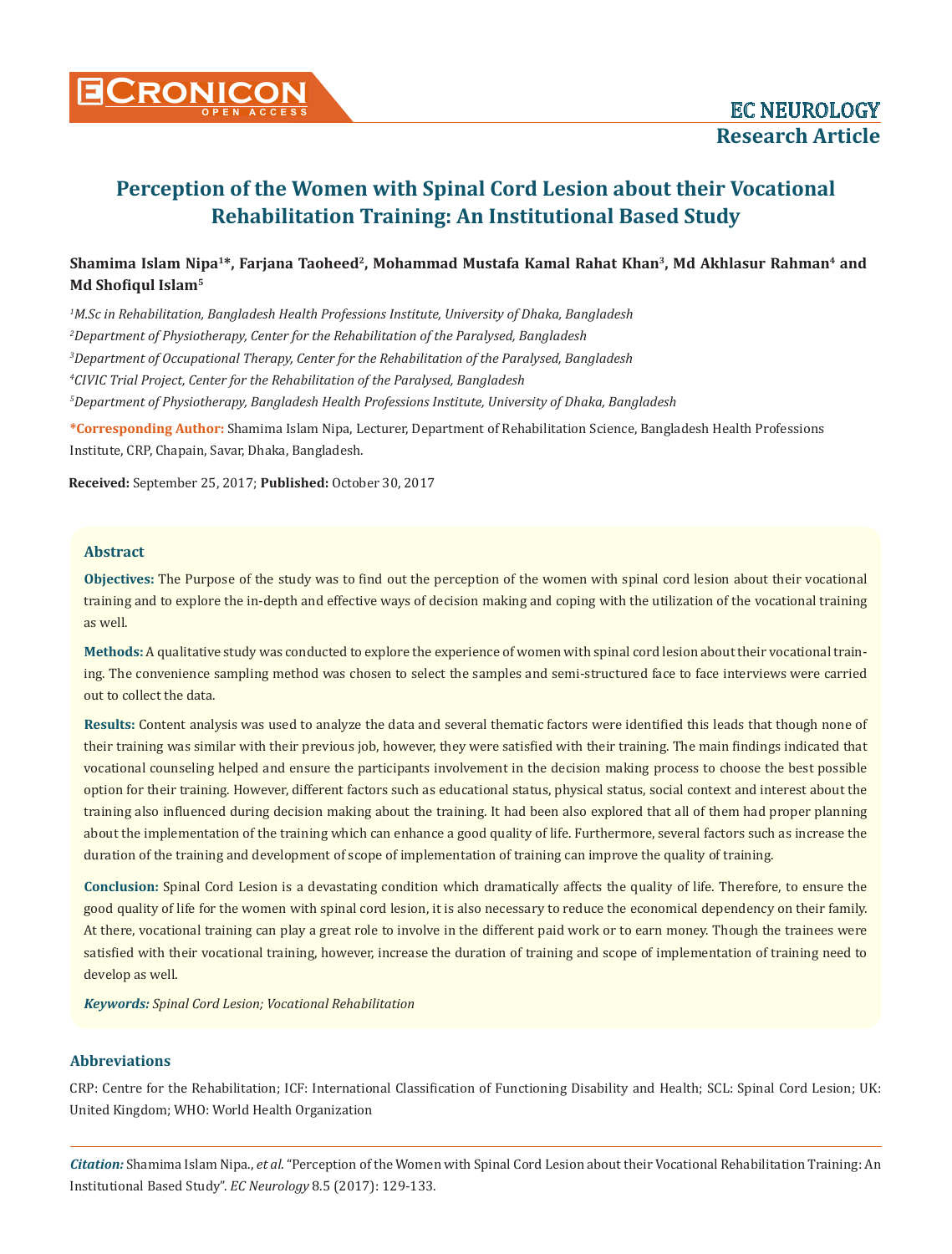## **Introduction**

Spinal Cord Lesion is lesion of the spinal cord due to traumatic or non-traumatic cause which interrupt on motor and sensory function of the individual below the level of the lesion temporary or permanently. It has an effect on all aspects of life such as physical, psychological and social aspects [1]. Vocational rehabilitation is a process through which a person can facilitate his or her , psychological, social and cognitive functional capabilities. Throughout the vocational training it would also possible to overcome the barriers that person with disabilities have to face to assess, maintain, modify or return to the useful or suitable employment [1].

To ensure an effective rehabilitation program, reintegration in work is considered to be an important goal. According to the social aspects of rehabilitation, return of work following spinal cord lesion is one of the most important outcome in to the reintegration of the society [2]. There was a study in Netherlands which stated that the working rate of patient with spinal cord lesion is varied from 31 to 48% [2].

Vocational rehabilitation has been provided throughout the multi-professional to the individual with working age along with any impairments, activity limitation and participation restriction due to any disease, conditions or disability. The primary aim of the vocational training includes the make best use of the working ability in the relevant field and enhance the participation into the mainstream of the society. Usually vocational rehabilitation has been provided in various settings. However, it depends on the target group of people and their needs as well [3].

According to the universal conceptual framework intended by the WHO international Classification of Functioning, Disability and Health, the need of vocational rehabilitation is the universal for the people with disability [3].

As the ICF framework is an object of rehabilitation which is associated with impairments of body structures and functions, activity limitations or participation, therefore, disability has a converse effect regarding ICF. Considering the contextual factors of ICF, personal and environmental factors, vocational rehabilitation can act as an optimal intervention for the people with disabilities to achieve the good quality of life [3].

Ward and Anthony, *et al.* [4] stated that the participation of people with disability is less than the person with able bodied. According to the European Union, disabled people had 22.3% less employment comparing with the people without disability.

The socioeconomic impact on work disability would involve lost the productivity of work which will amplified the health care expenses. As a result, it would burden for the family, caregivers and co-workers as well as they have to take more responsibilities for them [5,6].

As the Centre for the Rehabilitation of the Paralysed (CRP) is the institute of rehabilitation for the person with disabilities, therefore disabled has the opportunity to do this training within free of cost including food, accommodation and training materials. However, Participants of vocational training also get the medical and assistive devices and equipment for self- employment. The able bodied person also has the eligibility to receive the services from the Vocational rehabilitation Unit with a very few cost. There are several services are providing throughout this unit. Those included tailoring and dress making, shop keeping, computer training, electronics, industrial sewing machine operator, handicrafts, farming, drawing and so on. Fundamentally the decision has been taken according to the physical ability along with the educational, psychological and social context. A buyer of UK and their Bangladeshi suppliers support the disabled peoples training cost at CRP and ensure their job offer completing the training.

## **Materials and Methods**

**Study Design:** Qualitative method was used to do this study. A semi structured open ended questionnaire was used to do this study. Data had been collected by the face to face interview.

*Citation:* Shamima Islam Nipa., *et al*. "Perception of the Women with Spinal Cord Lesion about their Vocational Rehabilitation Training: An Institutional Based Study". *EC Neurology* 8.5 (2017): 129-133.

130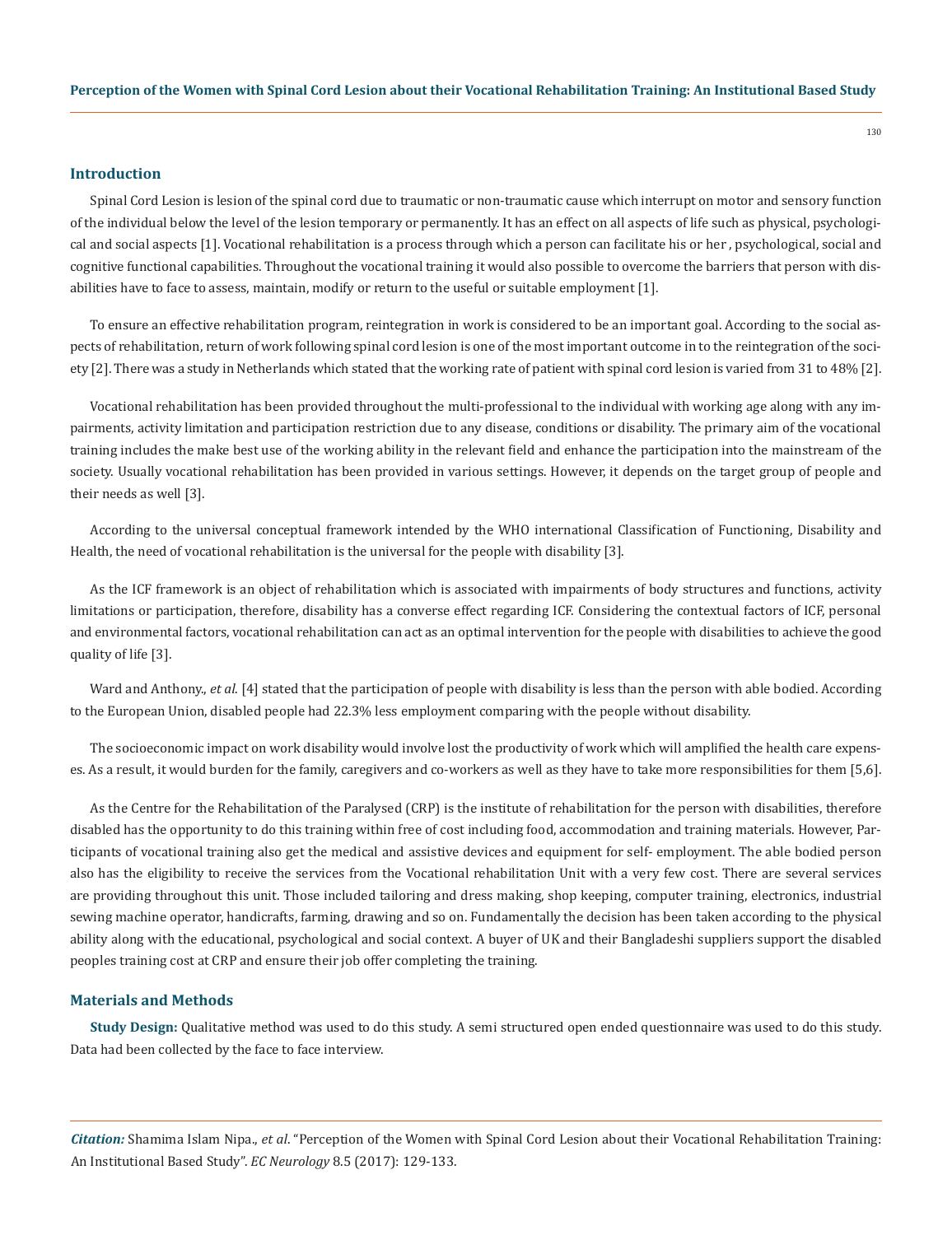**Sampling Procedure:** Convenient Sampling Procedure used for the selection of the respondent.

**Study Site:** CRP Gonokbari and CRP Savar.

**Materials:** Paper, Pen, Pencil, Mobile Phone to record and computer.

## **Inclusion criteria:**

- Patient with either traumatic or non-traumatic Spinal Cord Lesion.
- • Paraplegic or tetraplegic patient selected as the participant.
- Female participants.
- Age Range 18 60 years of age.
- Patient with SCL who have been receiving vocational training.

#### **Exclusion Criteria:**

- Participants without Spinal Cord Lesion.
- • Male Participants.
- • Mentally retarded patients.
- • Participants who are unwilling to participate.

#### **Results and Discussion**

The data had been collected from the 7 women with spinal cord lesion. All of them were paraplegic. The mean age of the respondents was 22 years. The following theme had been identified by the analysis of the data.

#### **Theme 1: Trainees did not have the similarity with the previous job or activities**

No one of the trainees had the similarity with the previous job or activities or working criteria. Among the 7 women of vocational trainees 4 were housewives, 2 were student and 1 was child attendant. However, 5 of them had taken tailoring and dress making and 2 of them had taken industrial sewing machine operation.

Conroy and McKenna [7] stated that involvement of work study or work after spinal cord lesion associated with injury related factors rather pre-injury occupation.

#### **Theme 2: Vocational counseling of different Professionals helped the Participants to choose the best possible option**

Among the 7 (seven respondents) about 5 women had taken decision to select the best possible options for them by providing the information about the different types of training throughout the different professionals. The counselor, vocational trainer along with the Physiotherapist, Occupational Therapist informed them about the various types of training such as tailoring and dress making, shop keeping, computer training, electronics, industrial sewing machine operator, handicrafts, farming, drawing and so on. They had also provided information about the facilities which would possible to get as a vocational trainee from CRP. These sorts of information and discussion helped them to take the decision about tailoring and sewing machine operation. As one respondent said that "No one enforced me rather informed me to take the right decision".

Another respondent explained that "I have taken my own decision; however, discussion with the professionals helped me to take this choice".

*Citation:* Shamima Islam Nipa., *et al*. "Perception of the Women with Spinal Cord Lesion about their Vocational Rehabilitation Training: An Institutional Based Study". *EC Neurology* 8.5 (2017): 129-133.

131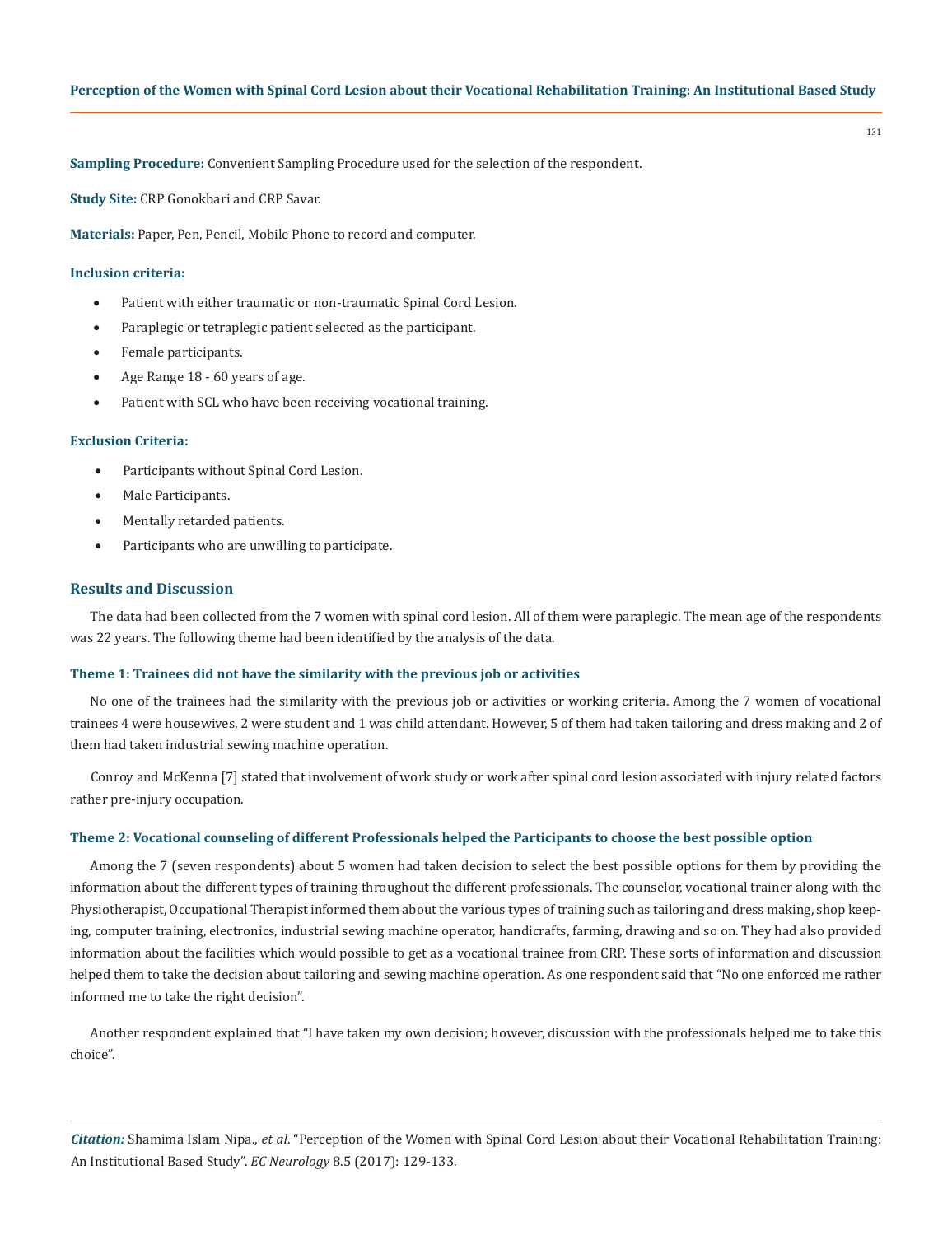132

There was a reviewed literature in Canada about the determination of the returning of work of the patient with spinal cord lesion which stated about fourteen factors for the determination of vocational reintegration. Among those vocational counseling is one of the factors which facilitate the reintegration of the patient with spinal cord lesion [8].

## **Theme 3: Several factors considered during decision making about Vocational Training**

Among the 7 women for all of them, several factors had been considered which include: educational level, interest about the training, level of injury, extent of injury and social context.

One respondent said that "My educational level is suitable for tailoring training. However, my physical condition influenced a lot to take this decision. For example, at first garments training had been tried to give, but as I did not have bowel/bladder control, therefore, I needed to rethink about it. It would not possible to do work at garments as I need to use catheter after 2 hours interval, therefore, I needed to rethink about the tailoring training".

There was a study regarding returning of work of patient with spinal cord lesion stated that social and demographical characteristics such as age, gender, educational level had been considered. Moreover, neurological level of injury and complete or incompleteness of lesion also influenced the re-involvement in to the employment [9].

Another study also suggested that physical strain significantly associated with the return of work. However, they have also considered the age, gender, education level, level of completeness as a confounding variable [10].

#### **Theme 4: Vocational Rehabilitation Training can enhance the good quality of life**

All the women participants explained that the vocational training facilitate them to ensure a good quality of life. Because throughout this training, it would possible to join the paid work or employment or own business. As they would earn money, so they can also establish their own dignity into the family and society. However, they can also help their family as well.

One respondent said that "I have a plan to join as a worker at nearest tailor shop of my home or will start independently tailoring practice at home".

Schonherr., *et al*. [2] stated that about 60% of respondents successfully reintegrated at their job by considering the changes of type and extent of job. In this study, it has been founded that majority of the respondents were satisfied with the lives.

#### **Theme 5: Respondents were satisfied with the training**

Among the 7 participants, 6 were satisfied with this vocational training. As one respondent said "My trainer is very cooperative and supportive. However, the training environment is very friendly to learn. In addition, as I can earn money by myself, so I will not be dependent on my family members and will not be their burden as well".

#### **Theme 6: Opinion to improve the Vocational Rehabilitation Training services**

Among the 7 respondents, 5 participants said that it would better to increases the duration of the training period. One respondent said" if I would get more time of this training, then I would be more skilled".

Another respondent asked to increase the multiplicity of the training. On the other hand another respondent argued that "It is necessary to create more scope of practice for the implementation of our training. Because more scope for the implementation of our training will influence to take more training".

Wehman Paul., *et al*. [11] stated that there were three things which would improve the spinal cord lesion patients employment to enhance a good quality of life. Those were, more comprehensive training according to patient's need, increased communication with the consumer along with the flexibility and availability of services.

*Citation:* Shamima Islam Nipa., *et al*. "Perception of the Women with Spinal Cord Lesion about their Vocational Rehabilitation Training: An Institutional Based Study". *EC Neurology* 8.5 (2017): 129-133.